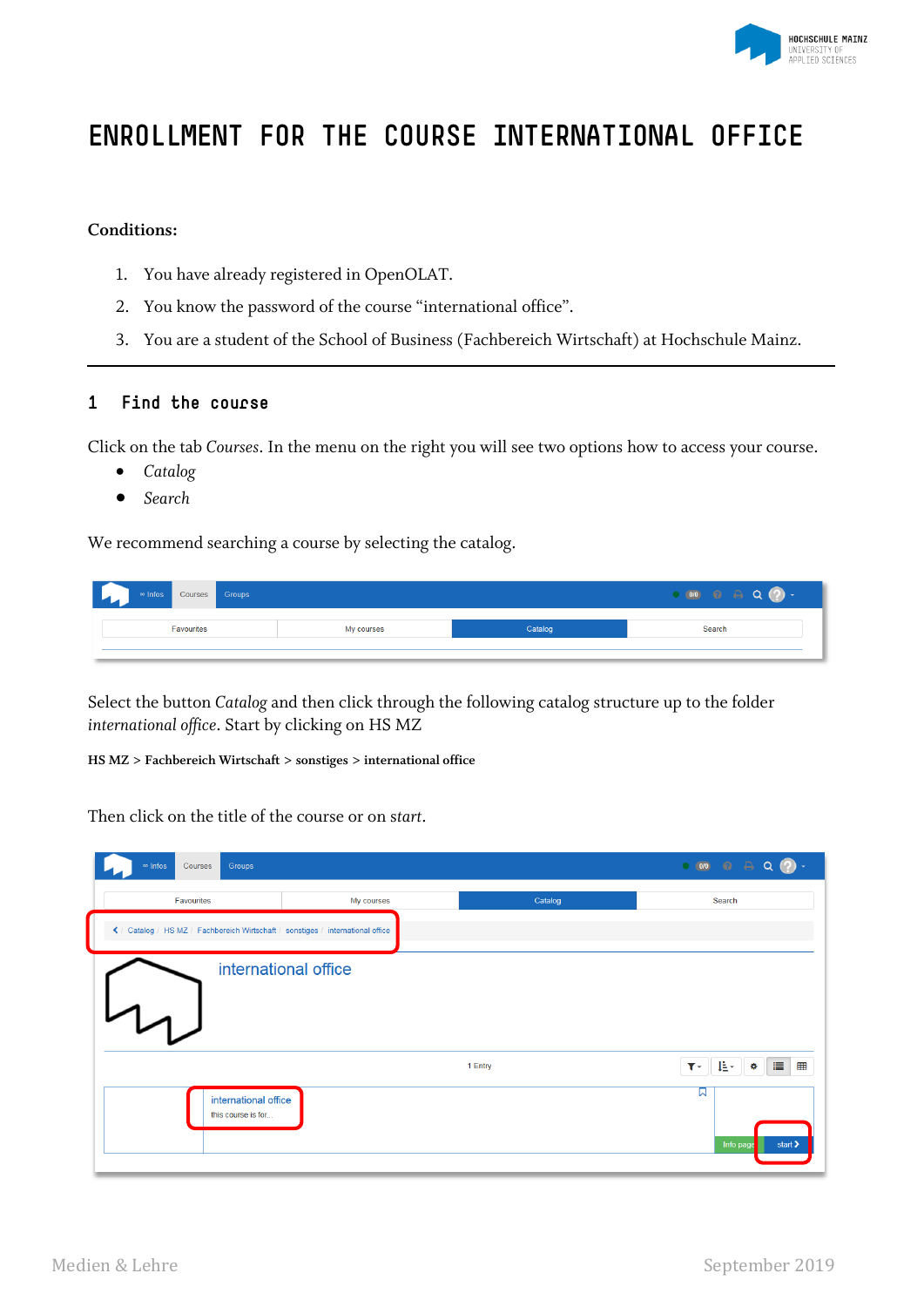

## **2 Take the course**

First off, enter the access code for the course which had been given to you. Then click on *Check*.

| ← / international office |                |            |                                                                                      | $\boldsymbol{\mathsf{x}}$ |
|--------------------------|----------------|------------|--------------------------------------------------------------------------------------|---------------------------|
|                          |                |            | $\Omega$<br>$\circ$<br>Course info<br>Course chat                                    | My course                 |
| international office     | Password-check |            |                                                                                      |                           |
|                          |                |            | This area is protected by password. Insert the corresponding password to get access. |                           |
|                          |                | Password * |                                                                                      |                           |
|                          |                |            | Check                                                                                | $\wedge$ Go to top        |

If your access code was accepted you will see the start page of the course and the word *Registration* in the left column.

# **3 Enroll in the group you belong to**

Then a chart starting with the title of the groups to which the course belongs will be displayed in a row. Please choose the group you belong to. (for example the group "incoming") Enroll in this group by clicking *Enrol* below in the middle column.

| $\infty$ Infos<br>Courses<br>Groups | international $o$ $x$                             |                    |                                               | O(0/0)        | $\bullet$<br>e         |
|-------------------------------------|---------------------------------------------------|--------------------|-----------------------------------------------|---------------|------------------------|
| ← international office              |                                                   |                    |                                               |               | ×                      |
|                                     | Q<br>$\circ$<br>Course info<br>Course chat        |                    |                                               |               | My course              |
| to international office             | Choose one of the learning groups below to enrol. |                    |                                               |               |                        |
| ▼ & Registration                    |                                                   |                    | 1 Entry                                       |               | l₿∙<br>s.              |
| ♦ intern. VZ-Studierende            | <b>Name</b>                                       | <b>Description</b> | <b>Number of places</b><br><b>Taken/Total</b> | <b>Status</b> | Enrol<br><b>Delist</b> |
| ♦ registration to outgoing          | international office - exchange students          |                    | 186                                           | Not enrolled  | Enrol                  |
| Degistration to incoming            |                                                   |                    |                                               |               | $\wedge$ Go to top     |
|                                     |                                                   |                    |                                               |               |                        |